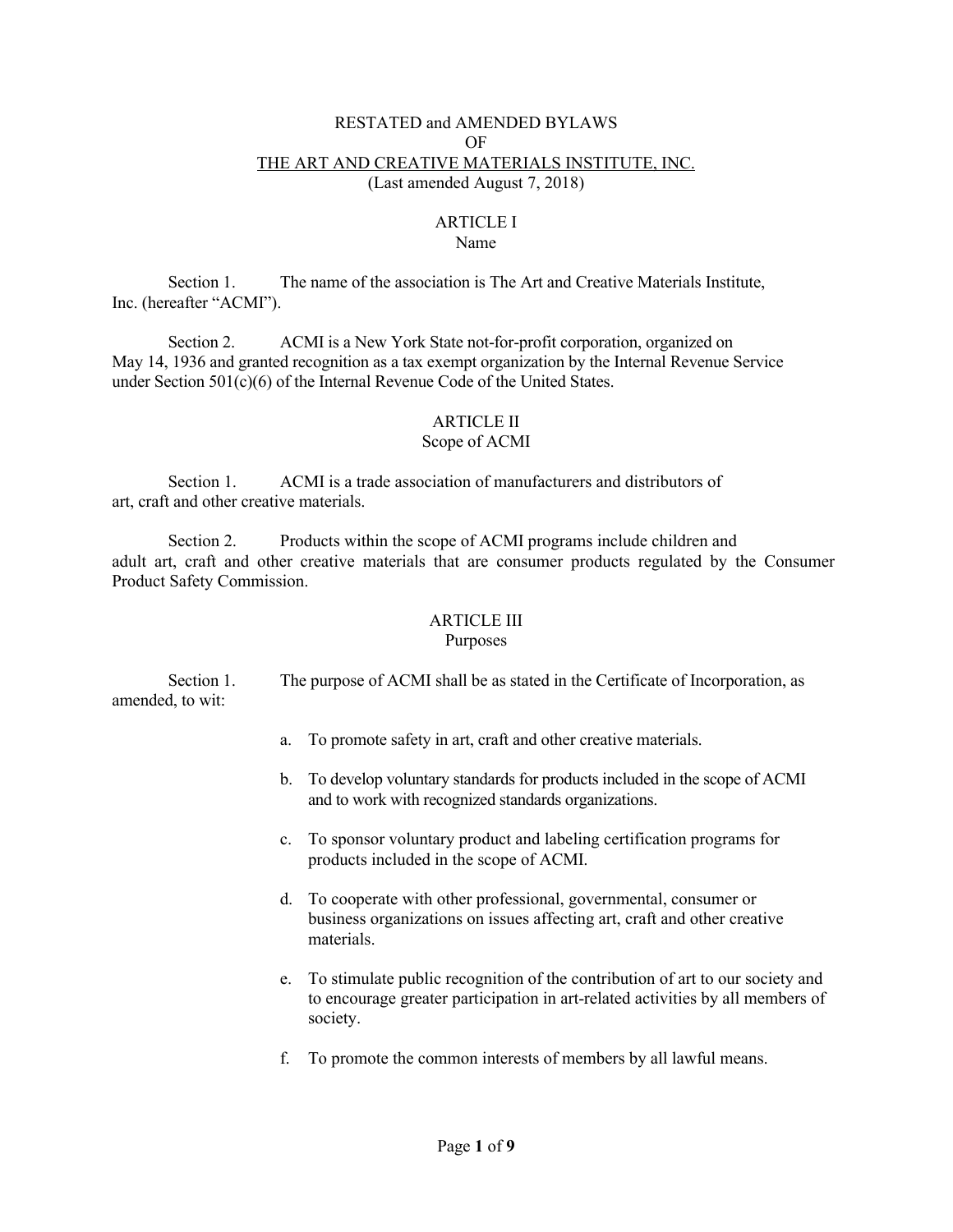- g. To enhance the status of art education as an essential educational program.
- h. To do any other lawful act or thing incidental to or connected with the foregoing purposes or in advancement thereof, but not for the profit or financial gain of its Directors, Officers or members

## ARTICLE IV

Association Antitrust Guidelines

Section 1. The ACMI "Guidelines for Association Activities," as amended on August 1, 2017, are incorporated in these Bylaws as Addendum A. All activities of ACMI shall be in conformity with these Guidelines, as they may be amended from time to time.

#### ARTICLE V

## Membership and Voting Rights

Section 1. Active Members. Any person, partnership, firm or corporation who is a Subscriber to the ACMI Certification Program and who actively and regularly manufactures, distributes or sells one or more products which meet the requirements of the ACMI Certification Program is eligible for Active Membership in ACMI. Each Active Member shall adhere to the ACMI Manual of Procedure, as it may be amended from time to time by the Board of Directors. Active Members shall be entitled to participate in all ACMI meetings, other than those held in executive session (as described in Article IX, Section 3 and Article XI, Section 1), to vote in meetings of the members, and to receive any and all benefits accruing from ACMI membership.

Active Members shall designate one official voting representative, privileged to attend membership and committee meetings, other than those held in executive session. Each Active Member shall have one vote. Only voting representatives of Active Members shall hold elective office.

Section 2. Associate Members. Any person, partnership, firm or corporation who is not otherwise eligible for Active Membership and who is a third party supplier of art, craft or other creative products or components is eligible for Associate Membership.

Associate members shall designate representatives to be authorized to attend meetings of ACMI. Associate members shall not be eligible to vote or to hold elective office. Associate Members shall not be entitled to use the ACMI certification marks.

Section 3. Affiliate Members. Representatives of user, consumer and education organizations whose members are concerned with the use, safety, quality and promotion of art, craft and other creative materials will be invited to participate on committees to present the views of the consumer. Affiliate Members shall not be eligible to vote or to hold elective office or to use the ACMI certification marks and may attend ACMI member or Board meetings only at the invitation of ACMI.

Section 4. Voting. Each Active Member shall appoint and certify to the President or the Executive Director a person to be its official representative at ACMI meetings.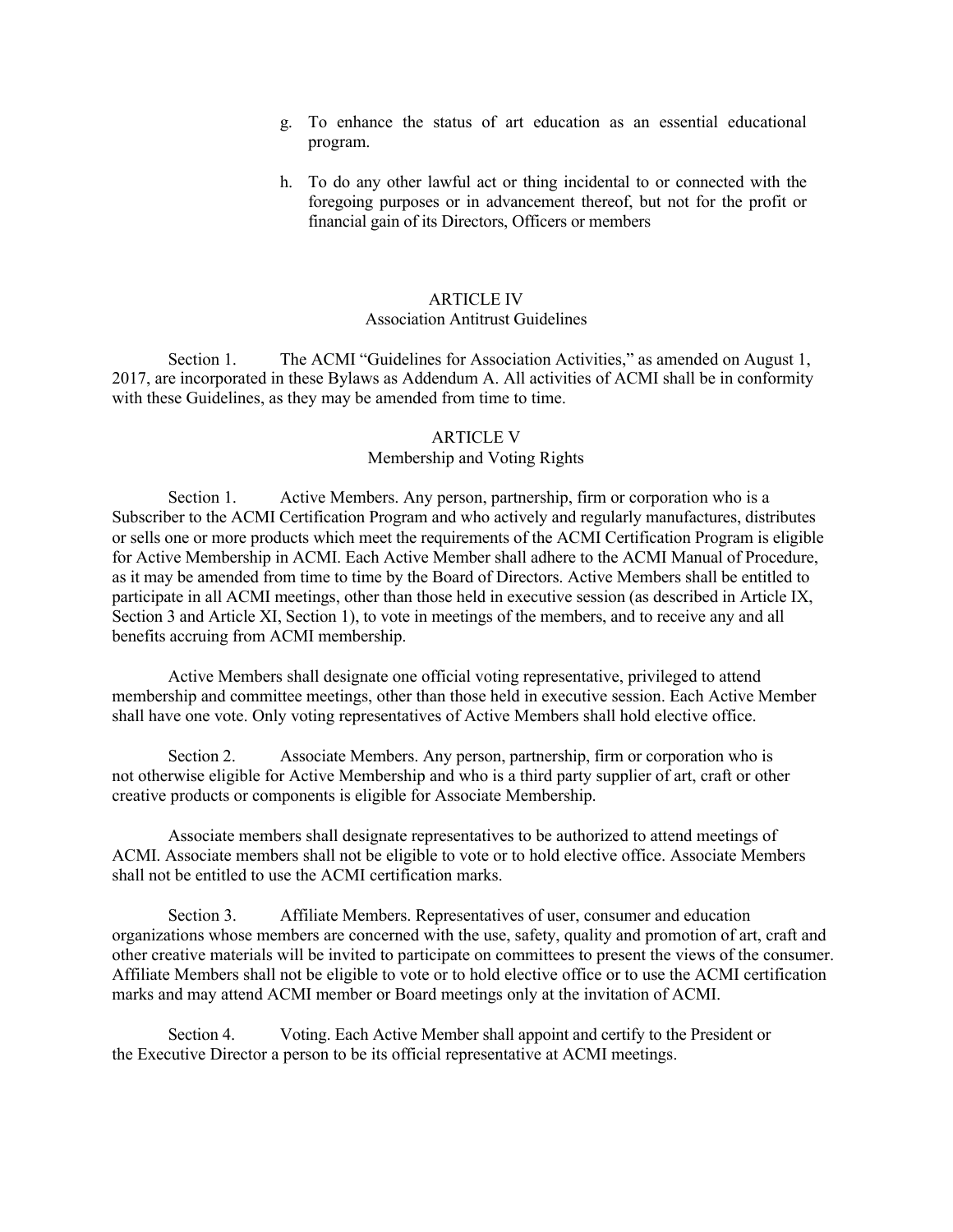All Active Members of ACMI by their duly designated representatives shall be privileged to attend all meetings the members of ACMI with the right of each member to one vote on any question presented.

All Associate Members of ACMI by their duly designated representatives shall be privileged to attend all meetings of the members of ACMI, but without the right to vote.

Section 5. Determination of Membership. Any person, partnership, firm or corporation eligible for membership (Active or Associate) under these Bylaws, on making written application therefore, may be approved for membership. For such approval, which shall not be unreasonably withheld, a determination of the eligibility of the applicant by the Executive Director is required. Determination of eligibility or approval depends upon ACMI's list of eligible products and other factors. Membership shall be effected and evidenced by inclusion on the membership list on the ACMI website.

Section 6. Duration of Membership and Resignation. Membership in ACMI may terminate by death, involuntary termination for just cause, termination of a term of membership, dissolution or liquidation of the member, or voluntary withdrawal as herein provided. All rights and interest of a member in or to ACMI, its rights, privileges, duties and property shall cease on the termination of membership.

Any member may, by giving written notice of such intention, withdraw from membership. Such withdrawal shall not terminate or reduce such member's obligation to pay the full amount of annual dues to ACMI and any other obligations due to ACMI for the calendar year in which ACMI receives the notice of withdrawal.

Section 7. Suspension and Involuntary Termination of Membership. For just cause, including the failure to pay dues, the misuse of any certification mark of ACMI, or infringement of the certification marks of ACMI, any member may be suspended or terminated.

Such suspension or involuntary termination, except for suspension or involuntary termination for failure to pay dues (which is addressed in Article VI below), shall be by two-thirds (2/3) vote of the Directors present and voting at a meeting of the Board of Directors in which a quorum is present, provided that a statement of the reasons for suspension or involuntary termination shall have been mailed or emailed to the last recorded address of the member at least fifteen (15) days before final action is taken thereon. This statement shall be accompanied by a notice of the time and place of the meeting of the Board of Directors at which the suspension or involuntary termination shall be considered, and the member shall have an opportunity to appear and present any information relevant to reasons why such suspension or involuntary termination should not occur before action is taken thereon. Suspensions or involuntary terminations for failure to pay dues shall be approved by majority action of the Board of Directors.

## ARTICLE VI

#### Dues and Fees

Section 1. The Board of Directors shall, from time to time, and at such times as it deems necessary, fix the rate of dues, fees, and assessments of all members and subscribers to the ACMI Certification Program. The Board shall declare the date when said dues and fees are payable.

Section 2. Members who fail to pay their dues or annual subscription fees within thirty (30) days from the time the same become due shall be notified by the President or Executive Director, and if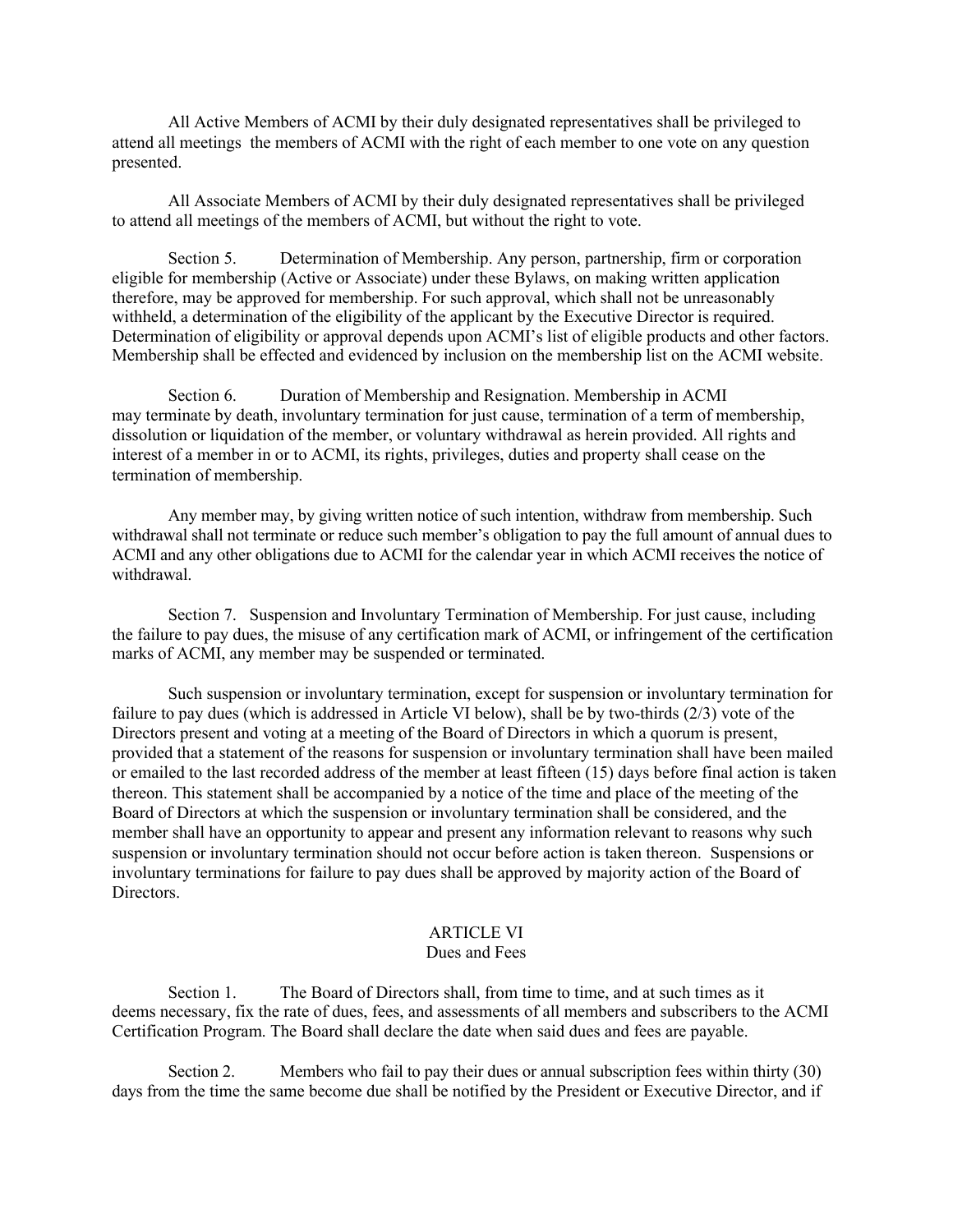payment is not made within the next succeeding thirty (30) days, shall be reported to the Board of Directors as in arrears, and, if so ordered by the Board of Directors, it or they shall be dropped from the rolls and thereupon forfeit all rights and privileges of membership. Such member may be readmitted as provided in these Bylaws.

Section 3. The fiscal year shall be fixed by action of the Board of Directors.

#### ARTICLE VII

#### Meetings of the Members

Section 1. Annual Members Meetings. There shall be an Annual Meeting of the ACMI members in the First or Second Quarter of each year unless otherwise ordered by the Board of Directors, and at such place as determined by the Board of Directors. At each Annual Meeting members of the Board of Directors shall be elected as hereinafter provided in Article VIII; at such Annual Meetings annual reports shall be received and any other business transacted which is properly presented to such meeting.

Notice of the place, date and time of such meeting, signed by the President or Executive Director, or other officer designated by the Board of Directors, shall be mailed to the last recorded address of each member or emailed to the last recorded email address of each member at least twenty (20), but no more than fifty (50), days before the time appointed for the meeting.

At the Annual Meeting, the Board of Directors shall present an annual report verified by the President and Treasurer or by a majority of the Directors, or certified by an independent public or certified public accountant or a firm of such accountants selected by the Board, that includes the following information concerning ACMI: 1) the assets and liabilities; 2) the principal changes in assets and liabilities; 3) the revenue or receipts; 4) the expenses or disbursements; and 5) the number of members.

Section 2. Special Member Meetings. Special meetings of ACMI members may be called by the Board of Directors at its discretion. Upon the written request of three (3) members of ACMI, or of the President or of the Executive Director, the Board of Directors shall call a special meeting to consider a specific subject. Written notices of any special meeting shall be mailed to the last recorded address of each member or emailed to the last recorded email address of each member at least ten (10), but no more than fifty (50) days before the time appointed for the meeting. Such notices shall set forth the place, date, time and purposes of the meeting.

Section 3. Quorum. The presence in person or by proxy of one-tenth of the total number of members of ACMI entitled to vote, or one hundred (100) members entitled to vote, whichever is less, shall be necessary to constitute a quorum for the transaction of business.

Section 4. Order of Business. The order of business for annual or special meetings shall be determined by the Board of Directors. The order of business may be altered or suspended at any meeting by a majority vote of members present.

Section 5. Proxies. Every member entitled to vote at a meeting of the members may authorize another voting member or members to act for such member at a meeting by proxy. Every proxy must be in writing and signed by the member or member's designated voting official, or by email and set forth information from which it can reasonably be determined that the proxy was authorized by that member. No proxy shall be valid after the expiration of eleven months from the date thereof unless otherwise provided in the proxy. Every proxy shall be revocable at the pleasure of the member executing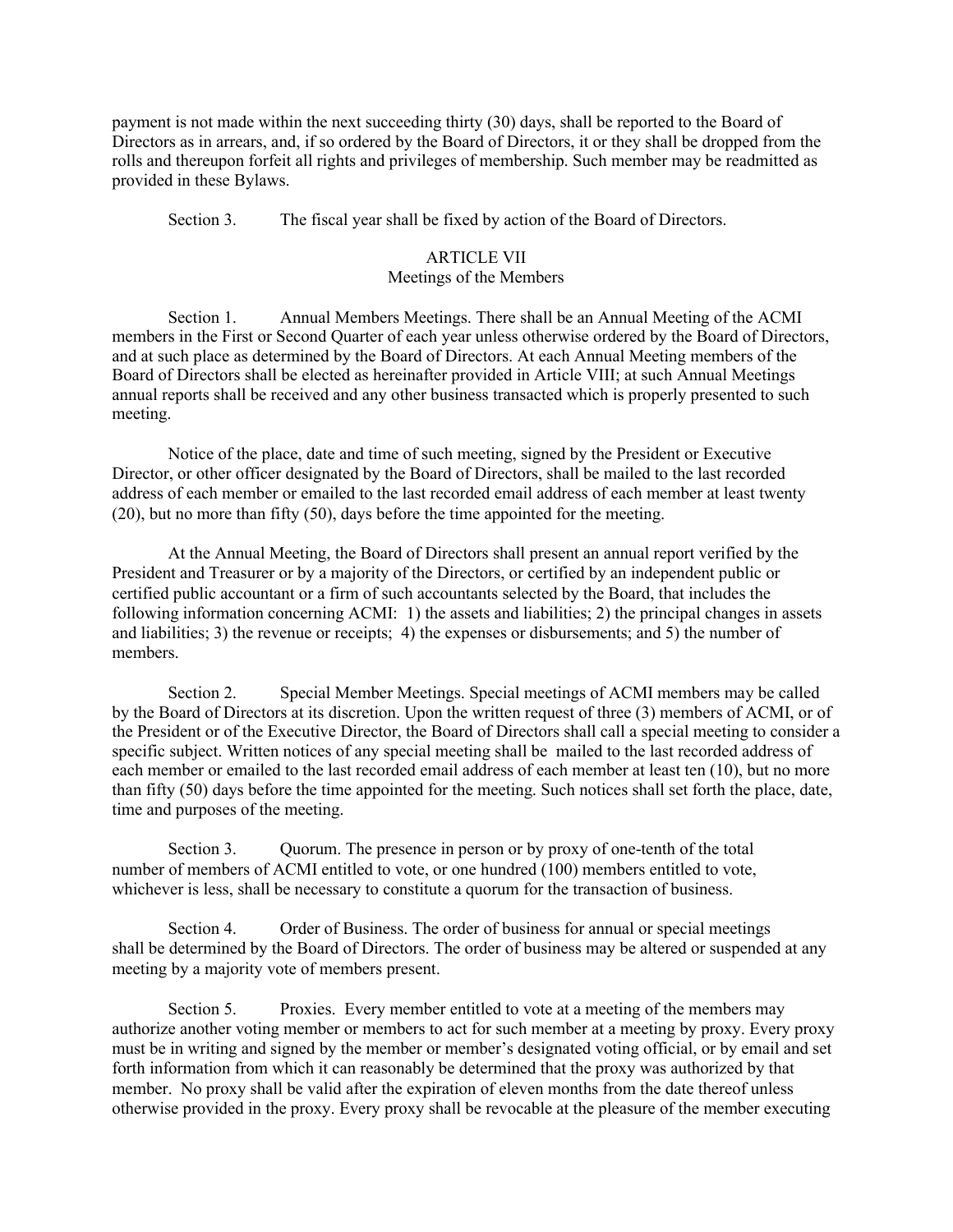it, except as otherwise provided by law. For the purposes of conducting meetings, all proxies shall be delivered to the Secretary of ACMI or, upon the absence of the Secretary, the presiding member appointed to act as secretary of the meeting.

#### ARTICLE VIII Nominations and Elections

Section 1. Ninety (90) days prior to the Annual Meeting, the President shall appoint a nominating committee to nominate Directors as required by Article IX. The slate of Directors as proposed by the Nominating committee shall be forwarded to all members at least forty-five (45) days before the date of the Annual Meeting. Additional nominations of Directors must be submitted in writing to the ACMI Office not later than thirty (30) days prior to the date of the Annual Meeting. Each nominee shall agree to serve if elected and to attend all meetings.

Section 2. At each Annual Meeting, a number of Directors equal to that of those whose terms have expired shall be elected for a term of three years. Any director shall be eligible for reelection, providing that he or she is a designated representative of a current Active Member of ACMI.

Section 3. The Board of Directors, as hereinafter provided, shall elect a President, a Vice President, Secretary and Treasurer from its membership, and may elect an Executive Director from within or without its membership. All such Officers shall serve to the end of the next Annual Meeting, or until such time as their successors are duly elected and shall take office, except that any officer who is not a member of ACMI shall hold office at the pleasure of the Board of Directors.

#### ARTICLE IX

#### Board of Directors

Section 1. The management of the property, affairs, business and concerns of ACMI shall be vested in a Board of Directors, consisting of not less than four (4) and no more than twenty-one (21) voting representatives of Active Members. The members of the said Board shall, upon election, immediately enter upon the performance of their duties and shall continue in office until their successors shall be duly elected and qualified.

Section 2. Duties. The Board of Directors shall, as part of its control and management of the affairs of ACMI: fix the date and rate of assessment of dues for members at meetings only; have authority to engage employees and fix their salaries or retain an association management firm at a fee to be agreed upon; retain a Certified Public Accountant who shall prepare and submit an annual financial statement to it; admit, suspend or expel members in the manner provided by these Bylaws; and to do everything necessary and desirable in the conduct of the business of ACMI and in accordance with the Certificate of Incorporation and these Bylaws.

Section 3. Meetings. A regular meeting of the Board of Directors for the election of Officers shall be held at the time of the Annual Meeting of the members. Other regular meetings of the Board of Directors may be held as determined by the Board. The President or Executive Director, when he or she deems necessary, may issue a call for a special meeting of the Board on ten (10) days' notice. In the absence of the President, the Vice President may preside; otherwise, the Directors present may choose a Chairman for the meeting. The President or Secretary, or a majority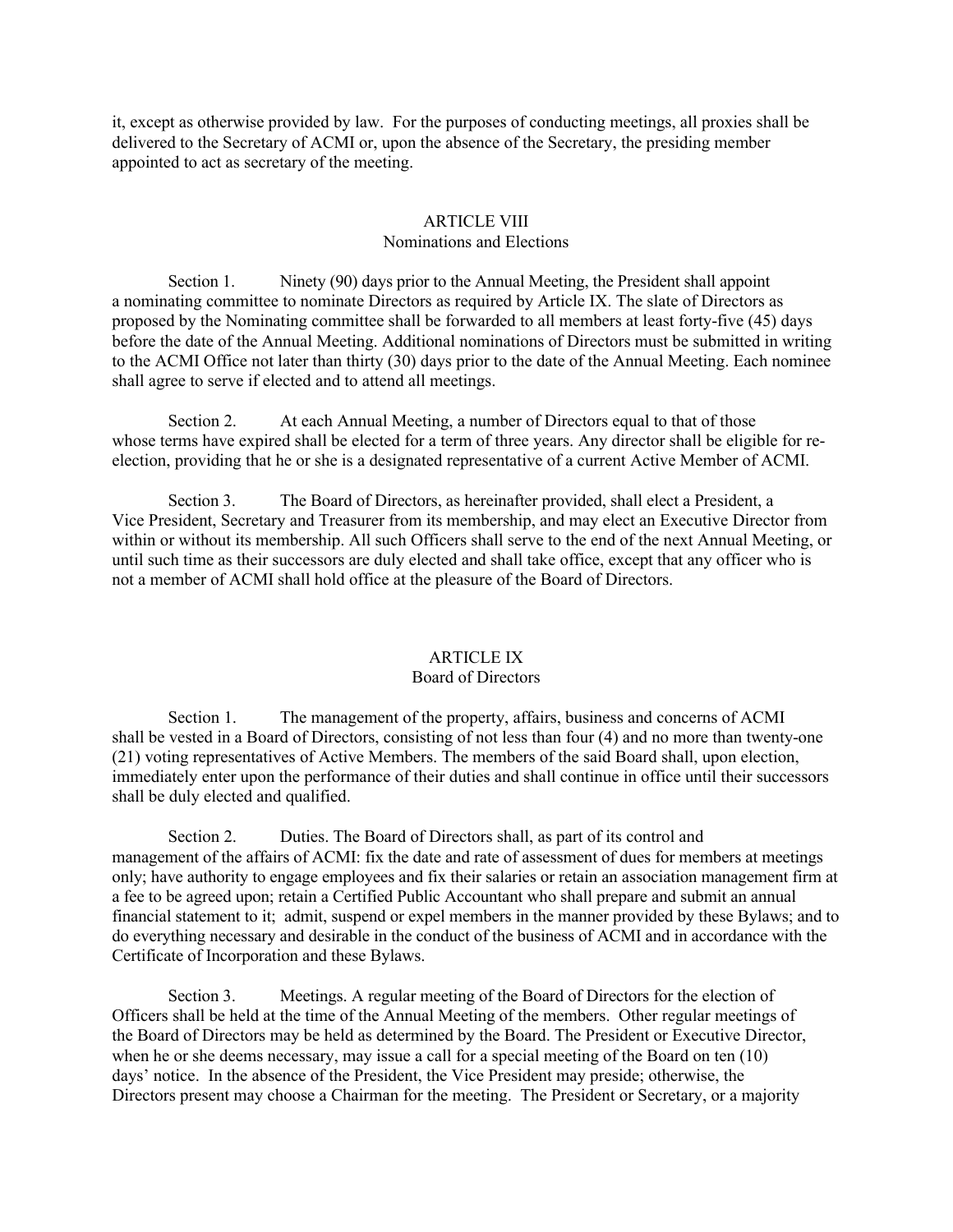of the Board, may call an executive session for all or any part of any meeting of the Board upon prior written notice to the Board of the purpose(s) of such session. Only Board members and other invited individuals may attend the executive session.

Section 4. Quorum and Voting. A majority of the Board shall constitute a quorum for the election of Officers and all other purposes not otherwise provided herein. Action at any Board meeting may be taken upon affirmative vote by a majority of Directors present and entitled to vote. Each Director shall have one vote.

Section 5. Vacancies. Any vacancies that may occur on the Board by reason of death, resignation, or otherwise, may be filled by the Board of Directors for the unexpired term.

#### ARTICLE X Officers

Section 1. President. The President shall be the executive officer of ACMI and shall preside at meetings of ACMI and of the Board of Directors, and shall be a member *ex-officio* of all committees. He or she shall also, at the Annual Meeting of ACMI and at such other times as he or she shall deem proper, communicate to ACMI or to the Board of Directors such matters and make such suggestions as may in his or her opinion tend to promote the welfare and increase the usefulness of ACMI, and shall perform such other duties as are necessarily incident to the office of President of ACMI, or as may be prescribed by the Board of Directors.

Section 2. Executive Director. There may be an Executive Director appointed by the Board of Directors to serve at the pleasure of the Board. The Executive Director shall perform such duties as determined by the Board of Directors from time to time.

Section 3. Vice President. In case of death or absence of the President, or his or her inability from any cause to act, the Vice President shall perform for the time being the duties of the President's office.

Section 4. Treasurer. The Treasurer shall keep or cause to be kept an account of all monies received and expended by ACMI, and shall make or cause to be made disbursements authorized by the Board of Directors and approved by the President or Executive Director. All money of ACMI shall be deposited in the bank or banks approved by the Board of Directors. The Treasurer shall make a report at the Annual Meeting of ACMI or at such other time when called upon by the President.

The duties of the Treasurer, when determined by the Board of Directors, may be assigned in whole or in part to the President or Executive Director, in which case such person shall act as Assistant Treasurer.

At the expiration of his or her term of office, the Treasurer shall deliver over to his or her successor all books, monies, and ACMI property, or in the absence of the Treasurer-elect, to the President.

Section 5. Secretary. The Secretary shall have responsibility for maintenance of the records and documents of ACMI and is authorized to sign documents required by law or necessary to the conduct of association business.

Section 6. Bond. The Treasurer, the President, the Executive Director, or any other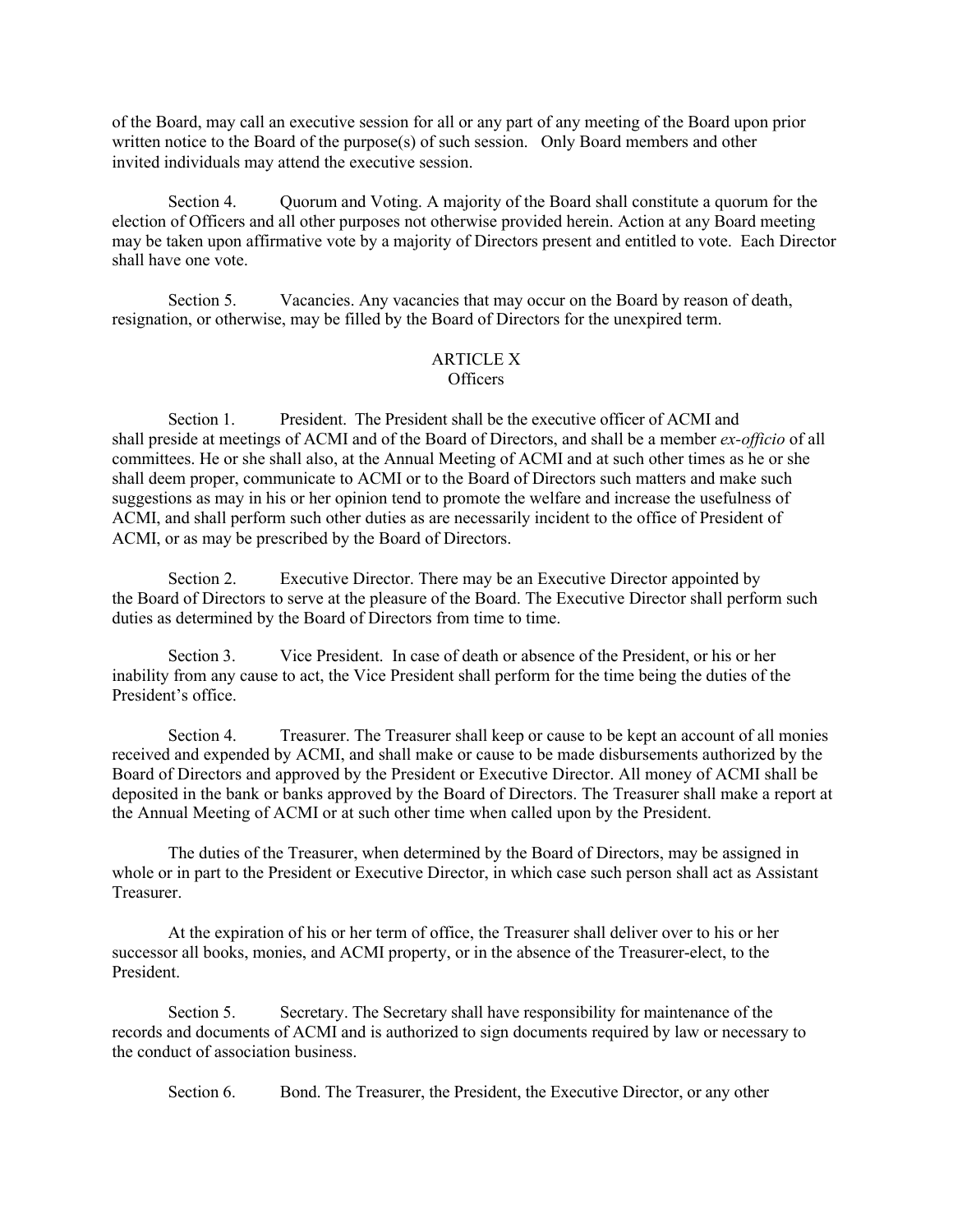person entrusted with the handling of ACMI's funds or property, shall, at the discretion of the Board, furnish at ACMI's expense, a fidelity bond, approved by the Board in such sum as the Board shall prescribe.

Section 7. Vacancies. In the event that a vacancy occurs in any officer position, the Board may elect a successor officer for the unexpired term at any regular or special meeting of the Board. Alternatively, in the event that a vacancy occurs in the office of the President or the Vice President, the President, Vice President, or Executive Director, when he or she deems necessary, may issue a call for a special meeting of the Board on ten (10) days' notice to elect a new President or Vice President.

Section 8. Except as otherwise provided by law, these Bylaws, or resolution of the Board of Directors, the President, Treasurer, or Executive Director shall sign for ACMI all deeds, agreements, checks, and other formal instruments.

#### ARTICLE XI **Committees**

Section 1. There may be such committees as from time to time may be deemed necessary by the Active Members at any meeting, or by the Board of Directors. Membership in such committees shall be determined by the President, subject to the approval of the members if at a members' meeting, or by the Board of Directors if at a Board of Directors' meeting. The President shall appoint from its members, and may remove, a chairperson or co-chairpersons of each committee. The President shall be a nonvoting member *ex officio* of all committees. Only committees all of whose voting members, which must be at least three, are Directors who have been approved for membership on such committee by the Board of Directors ("Committee of the Board") have authority to act for the Board of Directors, except that as set forth in Section 2 of this Article XI, voting members of the Executive Committee must be both Directors and approved by a majority of the entire Board of Directors. All committees serve at the pleasure of the Board of Directors. A majority of the voting members of any committee shall constitute a quorum at all meetings. The Chairperson(s) of the committee, or a majority of the Board, may call an executive session for all or any part of any meeting of a committee upon prior written notice to the committee members of the purpose(s) of such session. Only committee members, Board members and other invited individuals may attend an executive session.

Section 2. There shall be a standing committee known as the Executive Committee. The President, the Vice President, the Treasurer, the Secretary, and the Immediate Past President, if a member of the Board of Directors, shall serve *ex officio* as voting members of the Executive Committee. In addition, up to two other Directors may be elected by a majority vote of the entire Board of Directors to serve as voting members of the Executive Committee. The Executive Committee shall have authority to act for the Board of Directors on all matters; except, however, that the Executive Committee may not act for the Board of Directors on the following matters: (1) the submission to members of the Board of Directors of any action requiring such members' approval; (2) the filling of vacancies on the Board of Directors or on any committee; (3) the fixing of compensation of the Directors for serving on the Board of Directors or any committee; (4) the amendment or repeal of the Bylaws or the adoption of new Bylaws; (5) the amendment or repeal of any resolution of the Board of Directors which by its terms shall not be so amendable or repealable; (6) the election or removal of Officers and Directors; (7) the approval of a merger or plan of dissolution; (8) the adoption of a resolution recommending to the members action on the sale, lease, exchange or other disposition of all or substantially all the assets of ACMI; and (9) the approval of amendments to the certificate of incorporation.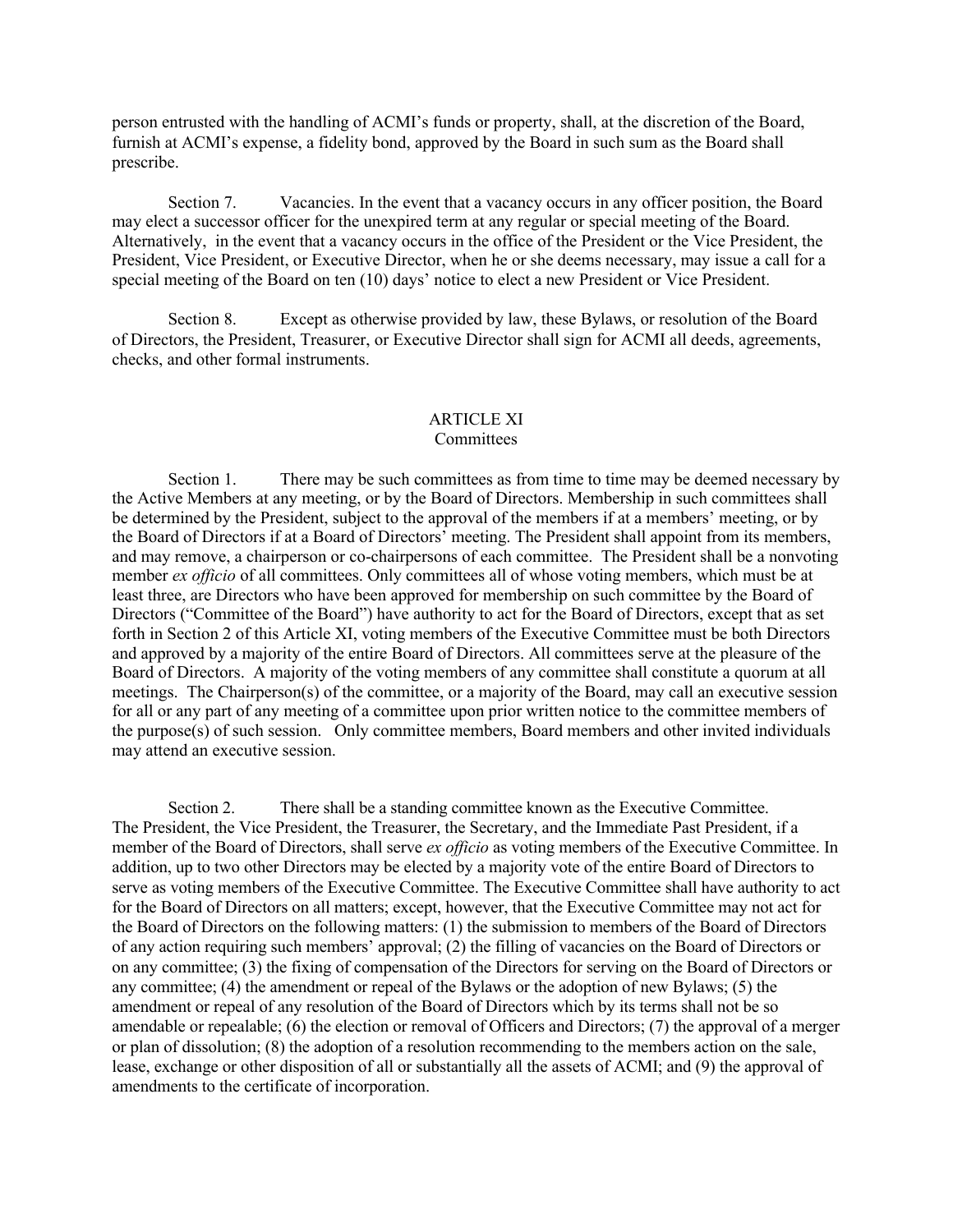Section 3. There shall be a standing committee known as the Audit Committee, comprised solely of Directors not serving on the Executive Committee, who shall be appointed by a majority of the Board of Directors and shall include one director with a background in accounting. In addition, the Treasurer shall be a nonvoting member *ex officio* of the Audit Committee. The Audit committee will be responsible for, inter alia, the following tasks: (1) oversee the accounting and financial reporting processes of ACMI; (2) plan and review any and all audits with an independent auditor before, during, and after such audit; (3) review the performance of the independent auditor annually; (4) upon request, report to the Board of Directors the activities and findings of the Audit Committee; (5) oversee the adoption, implementation, and compliance with, the Conflict of Interest and Whistleblower policies; and (6) any other activity as is deemed appropriate and necessary in the discretion of the Audit Committee and/or the Board of Directors.

#### ARTICLE XII

#### Action Without a Meeting

Except as otherwise provided in the Certificate of Incorporation or by these Bylaws, any action required or permitted to be taken at any meeting by the members, the Board, or any Committee of the Board (as defined in Section 1 of Article XI), may be taken without a meeting, without prior notice and without a vote, upon the consent of all of the members, all of the Directors, or all of the members of the Committee of the Board entitled to vote thereon, as the case may be, which consent shall set forth the action so taken. Such consent may be written or electronic. If the consent is written, it must be executed by the respective member, Director, or committee member by signing such consent or causing his or her signature to be affixed to such consent by any reasonable means including, but not limited to, facsimile signature. If the consent is electronic, it must be able to be reasonably determined to have been sent by the respective member, Director, or committee member.

#### ARTICLE XIII

#### Telephone Conference Meetings of the Board or Committees

Unless otherwise restricted by the Certificate of Incorporation or the Bylaws, any one or more members of the Board, or any committee thereof, may participate in a meeting of such Board or committee by means of a telephone conference or similar communications equipment allowing persons participating in the meeting to hear each other at the same time. Participation by such means shall constitute presence in person at a meeting.

#### ARTICLE XIV Seal

Section 1. The seal of ACMI shall contain the legend "The Art and Creative Materials Institute, Inc." in the shape of a circle, together with the words "New York", "1936".

#### ARTICLE XV

#### Indemnification of Directors and Officers

Section 1. ACMI shall provide for the indemnification of any and all its Directors and Officers, or former Directors and Officers, against expenses actually and necessarily incurred by them in connection with the defense of any action, suit, or proceeding, in which they or any of them are made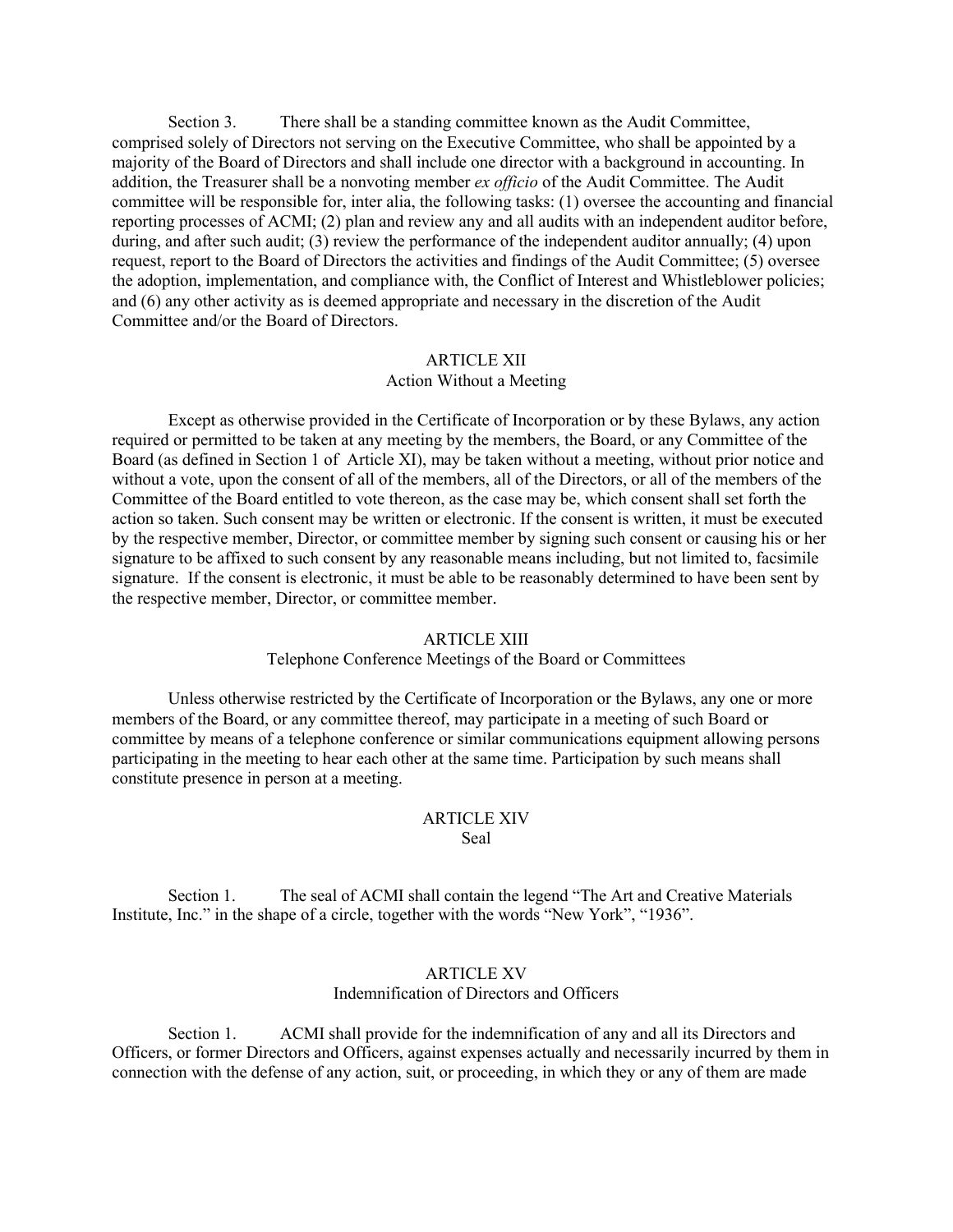parties, or a party, by reason of having been Directors or Officers of ACMI, as permitted under Sections 722, 723, 724 and 725 of the New York Not-for-Profit Corporation Law.

Section 2. Nothing in this Article shall prevent an individual from petitioning a court for indemnification pursuant to Section 723 of the New York Not-for-Profit Corporation Law.

Section 3. Pursuant to Section 726 of the New York Not-for-Profit Corporation Law, ACMI may purchase and maintain insurance to indemnify ACMI for any obligation which it incurs as a result of the indemnification of Directors and Officers under the provisions of this Article, and to indemnify Directors and Officers in instances in which they may be indemnified by ACMI.

#### ARTICLE XVI

#### Non-Profit Corporation and Rights on Dissolution

Section 1. ACMI is a non-profit corporation and no part of its accumulated funds shall insure to the benefit of any member, employees or officers of any member.

Section 2. Upon dissolution of ACMI, its then existing net assets shall be distributed among the then existing Active Members ratably in proportion to their respective contributions paid by them for the fiscal year preceding the year of dissolution.

## ARTICLE XVII

## Amendments

Section 1. These Bylaws may be amended in whole or in part by a majority of the Board of Directors at its meeting or at the Annual Meeting of the members, by a majority of the members who are entitled to vote.

Section 2. Any Bylaw adopted by the Board of Directors may be amended or repealed by the members who are entitled to vote and, unless otherwise provided in the certificate of incorporation or the Bylaws adopted by the members, any Bylaw adopted by the members may be amended or repealed by the Board of Directors.

Section 3. Notwithstanding the above Section 1, to include, remove, or modify a provision in these Bylaws which will serve to increase above a simple majority the proportion of members of the Board of Directors that constitutes a quorum, shall require a vote of two-thirds (2/3) of the members entitled to vote.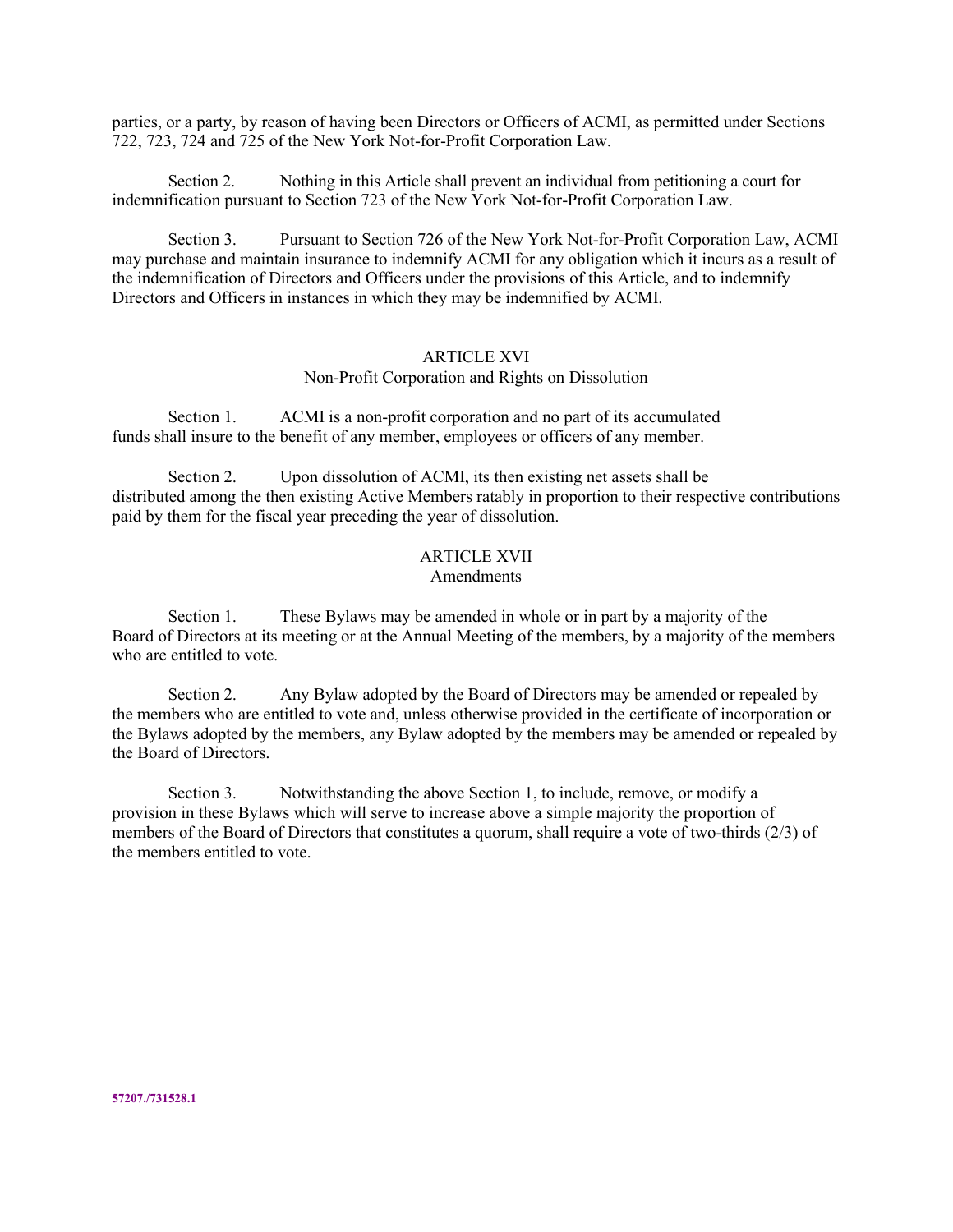## **The Art and Creative Materials Institute, Inc.**

## **Conflict of Interest Policy**

## **1. Purpose**

All directors, officers and Key Employees of The Art and Creative Materials Institute, Inc. ("ACMI" or "the Corporation") owe a duty of loyalty to ACMI and must act in good faith and in ACMI's best interests, rather than in their own interests or the interests of another entity or person, and must comply with applicable legal requirements. The purpose of this Conflict of Interest Policy is to protect ACMI when it is contemplating entering into a transaction, agreement or arrangement that might benefit the private interest of a director, officer or Key Employee of ACMI, or any Relative of such persons and to set forth procedures for monitoring, reporting, review, approval or ratification of such transaction, agreement, or arrangement.

## **2. Definitions**

- **(a) Conflict of Interest:** A "Conflict of Interest" exists where there is any potential transaction, agreement, or other arrangement with the Corporation in which a director, officer or Key Employee has a direct or indirect personal or financial interest, including any transaction, agreement, or arrangement in which any Related Party has a direct or indirect financial interest.
- **(b) Disinterested Director:** A "Disinterested Director" is a director with no Conflict of Interest in a proposed transaction, nor any direct or indirect financial interest in a proposed Related Party Transaction.
- **(c) Interested Person:** An "Interested Person" is any director, officer, or Key Employee that has a direct or indirect personal or financial interest in a proposed or existing transaction in which ACMI is a participant, or any direct or indirect financial interest in any proposed or existing Related Party Transaction.
- **(d) Key Employee:** A "Key Employee" is any employee in a position to exercise substantial influence or control over ACMI's affairs.
- **(e) Related Party:** A "Related Party" is any director, officer, or Key Employee of the Corporation, or any Relative of such persons, or any entity in which such a person or their Relative(s) has a 35% or greater ownership or is a general partner, director, or officer, or if the entity is a partnership or a professional corporation, a direct interest in excess of 5%.
- **(f) Related Party Transaction:** A "Related Party Transaction" is any transaction in which a Related Party has a financial interest and in which the Corporation is a participant.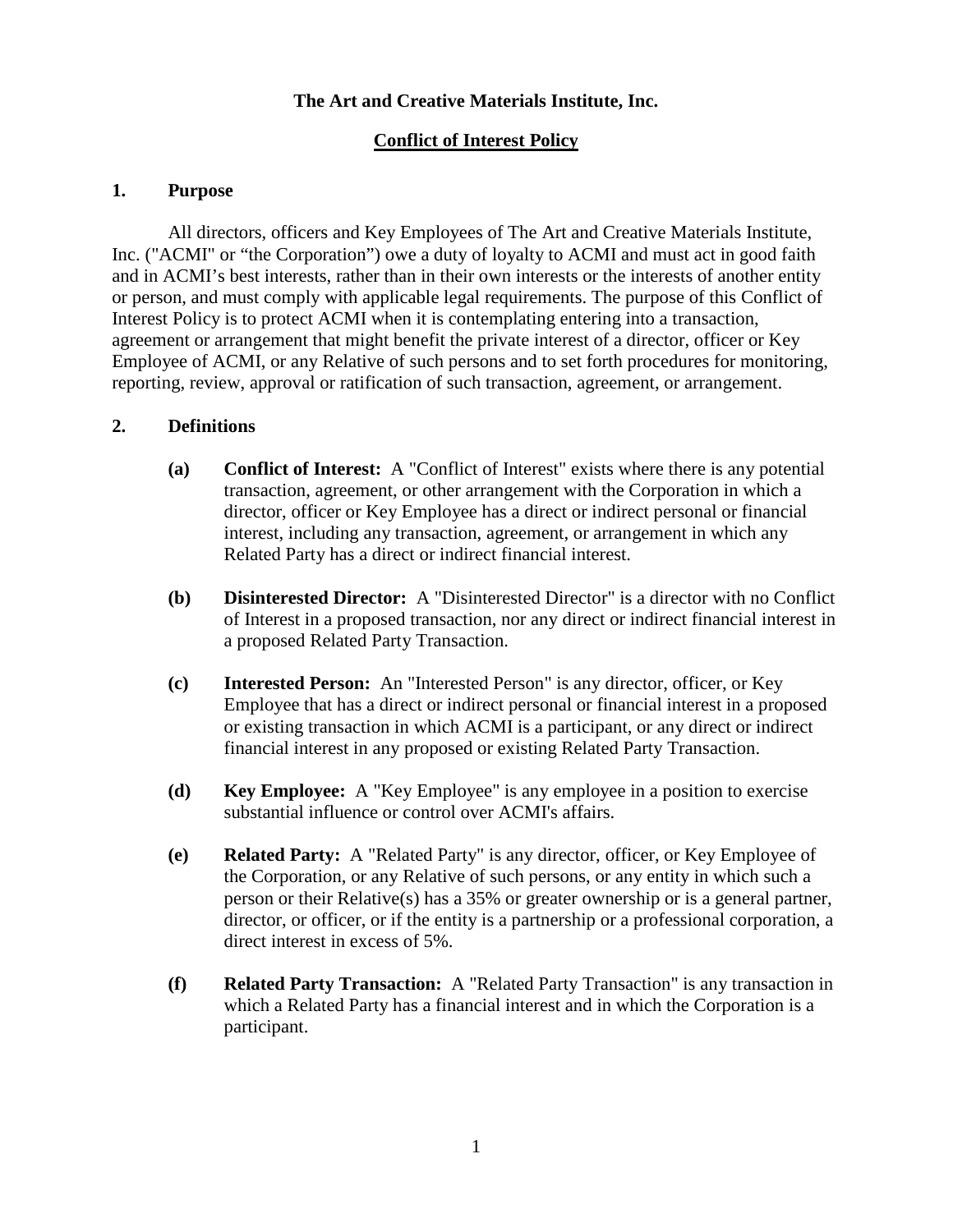**(g) Relative:** A "Relative" of an individual means his or her spouse or domestic partner (as defined in Section 2994-a of the New York Public Health Law), ancestors, brothers and sisters (whether whole or half-blood), children (whether natural or adopted), grandchildren, great-grandchildren, and spouses of brothers, sisters, children, grandchildren, great-grandchildren.

#### **3. Duty to Disclose Conflicts of Interest and Procedures for Disclosure**

Each director, officer, and Key Employee of the Corporation shall promptly disclose the existence of any potential Conflicts of Interest or Related Party Transactions, and all related material facts to the Audit Committee. Any director, officer, or Key Employee who is uncertain about a possible Conflict of Interest in any matter should request the Audit Committee to make a determination.

## **4. Procedures for Addressing a Conflict of Interest**

- **(a) Audit Committee Review of Disclosures**: All disclosures shall be provided to and reviewed by the Audit Committee consisting entirely of Disinterested Directors who have no Conflict of Interest in the proposed transaction. The Audit Committee will discuss those disclosures, if any, that identify a potential concern with the disclosing party to determine whether a Conflict of Interest exists and address the matter in an appropriate manner consistent with this policy.
- **(b) Addressing and Reviewing Conflicts of Interest:** Prior to ACMI's entering into a transaction involving a Conflict of Interest, including a Related Party Transaction:
	- i. **Presentation of Interested Person:** An Interested Person in the transaction may make a presentation at the meeting of the Audit Committee regarding the proposed transaction, but must leave the meeting prior to commencement of deliberations and voting, and must refrain from participating in deliberations and voting on the proposed transaction.
	- ii. **Disinterested Director Voting:** After exercising the requisite due diligence, the transaction may only be approved upon the affirmative vote of a majority of the members on the Audit Committee, which consists entirely of Disinterested Directors. In any Related Party Transaction, the Audit Committee conducting such vote shall determine whether the transaction is fair, reasonable and in ACMI's best interest at the time of the determination. In their determinations, the Audit Committee shall consider alternatives to the proposed transaction to the extent available.
	- iii. **Non-Participation/Influence:** In no event shall an Interested Person or a Related Party vote, act or participate in or attempt to influence the deliberations or voting with respect to such transaction if such Interested Person or Related Party or any Relative thereof has a direct or indirect financial interest in the transaction.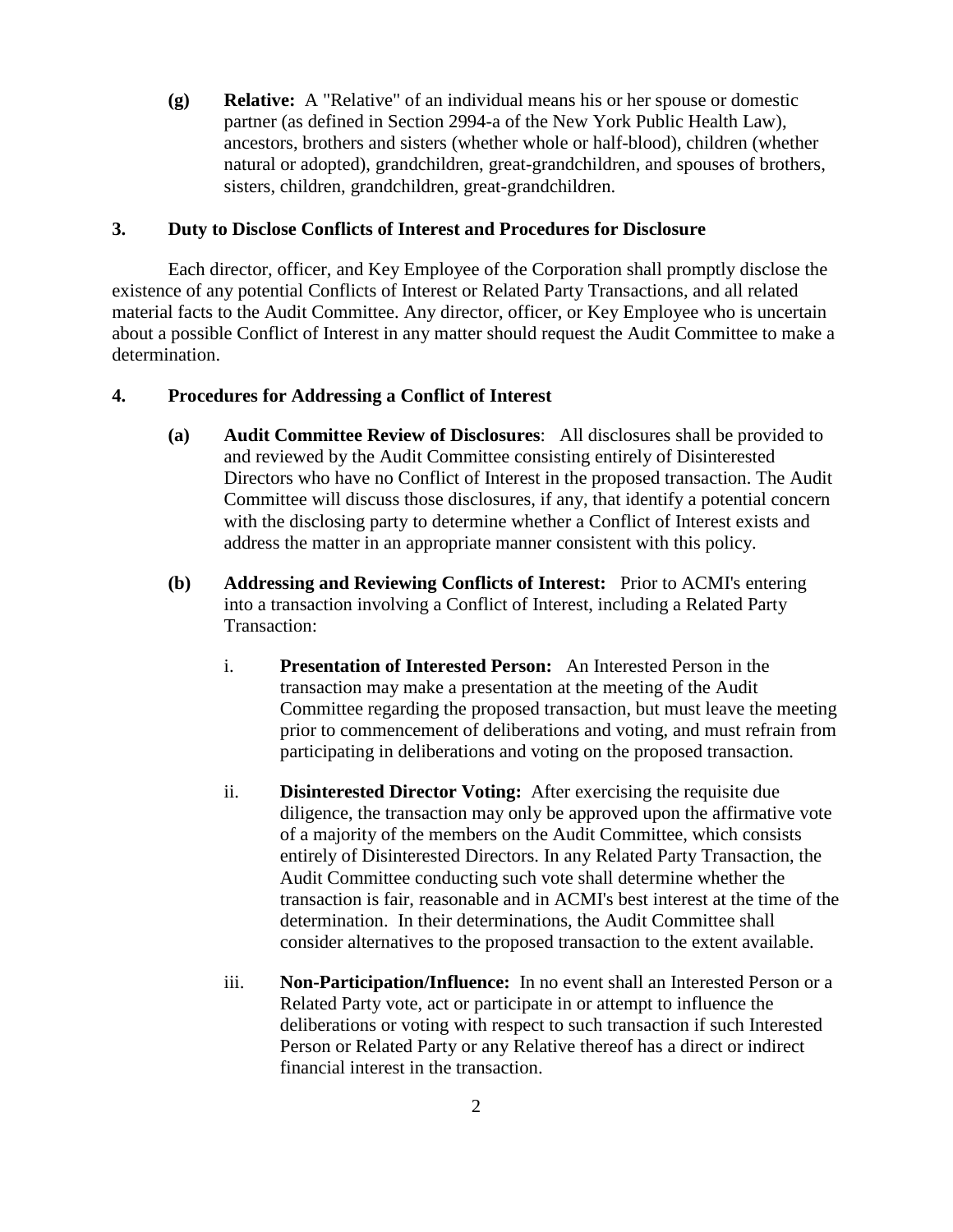## **5. Records of Proceedings**

The minutes of the Audit Committee shall document in writing the basis of its decision regarding whether a transaction creates a Conflict of Interest and, if so, whether to approve the transaction notwithstanding the Conflict of Interest. Such documentation shall include:

- **(a)** The name(s) of the Interested Person(s) or Related Party who disclosed the Conflict of Interest and the material facts related thereto; and
- **(b)** The names of the directors who were present for the Audit Committee discussions and votes, the nature of the conflict, the details of the Audit Committee's deliberations (such as documents reviewed, alternatives considered, comparative costs, and market value), whether the Interested Person was present during deliberations or during the vote, a record of the vote, and the resolution of the conflict.

## **6. Votes on Compensation**

A director is precluded from voting on matters pertaining to the compensation paid by the Corporation to such director, a Relative of such director or a Related Party who is characterized as such by reason of its relationship to such director.

## **7. Notice of Proceedings**

Upon making its decision, the Audit Committee shall provide notice to the Executive Committee and the Board of Directors of the Conflict of Interest and the Audit Committee's decision.

## **8. Annual Written Disclosure**

Directors, officers, and Key Employees shall disclose in writing any existing or potential Conflicts of Interest as they arise during the year. Additionally, prior to a director's or officer's acceptance of his or her appointment or prior to a Key Employee's commencing his or her employment with the Corporation, and thereafter on an annual basis, each director, officer and Key Employee of the Corporation shall sign and deliver to the Secretary of the Corporation a written statement disclosing:

**(a)** Any potential or existing Conflict of Interest such director, officer, or Key Employee may have in a proposed or existing transaction with the Corporation, and the direct or indirect financial interest such director, officer or Key Employee or Relative thereof may have in the transaction, including but not limited to financial interests in any corporation, organization, partnership or other entity or organization which provides professional or other goods or services to the Corporation for a fee or other compensation;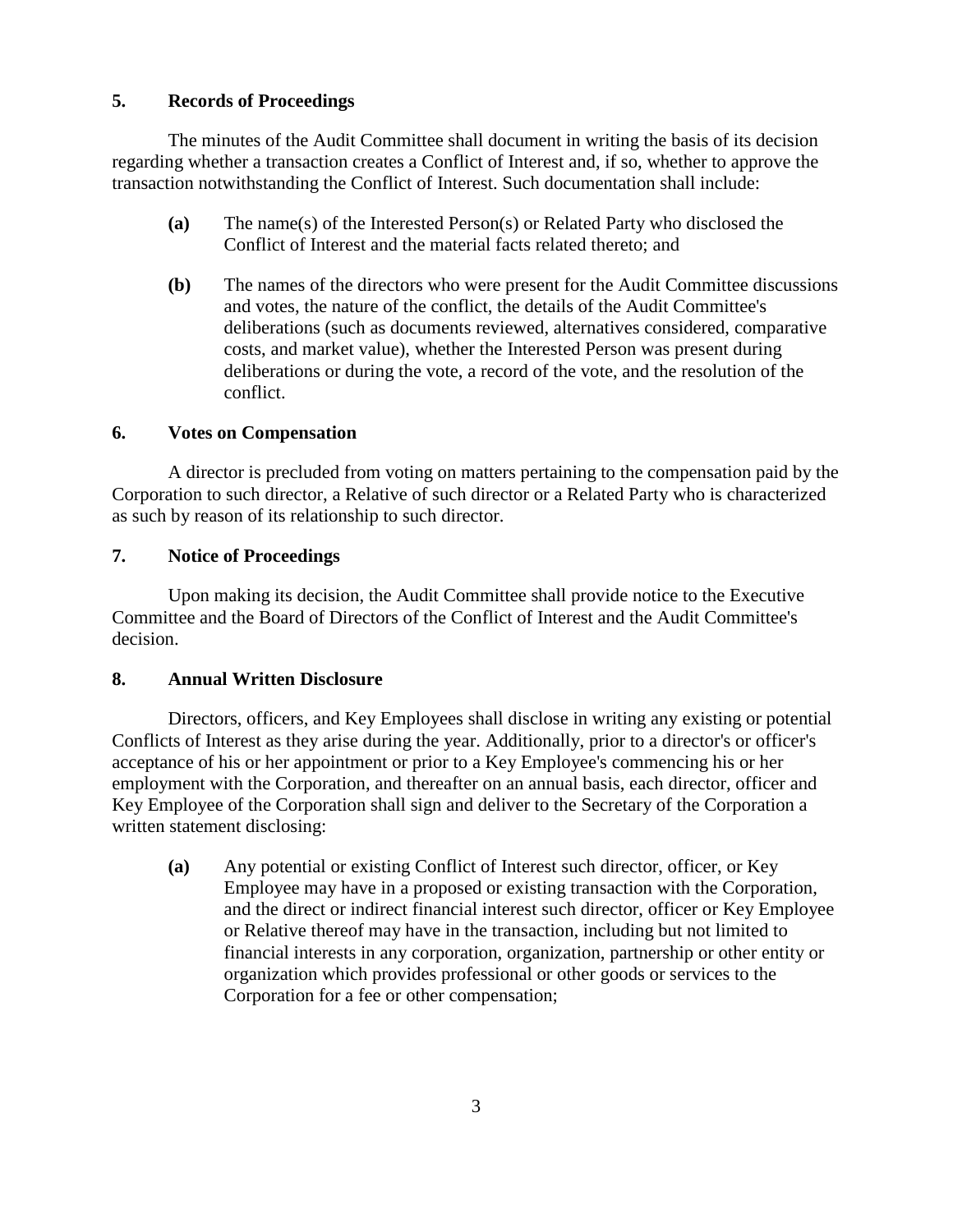- **(b)** Any corporation, organization, partnership or other entity with which the Corporation has a relationship and with respect to which such director, officer or Key Employee or a Relative thereof is an officer, director, trustee, member, owner or employee or is serving in any position or has any other material relationship with such entity; and
- **(c)** Any transaction in which the Corporation is a participant and in which the director, officer or Key Employee might have a Conflict of Interest.

If any material change occurs to a previously-signed annual written statement (e.g., a director, officer or Key Employee acquires a financial interest in a proposed transaction not previously disclosed), an updated written statement shall be promptly signed and delivered to the Trustees.

The Secretary of the Corporation shall provide a copy of each annual statement (and update thereto) to the chair of the Audit Committee. A copy of each annual statement (and update thereto) shall be kept in the Corporation's records.

## **9. Violations of the Conflict of Interest Policy**

If the Audit Committee has reasonable cause to believe an Interested Person has failed to disclose a Conflict of Interest transaction, they shall inform such Interested Person of the basis for such belief and afford him or her an opportunity to explain the alleged failure to disclose.

If, after hearing the Interested Person's response and after making further investigation as warranted by the circumstances, the Audit Committee determines that the Interested Person failed to disclose a potential Conflict of Interest relating to a proposed transaction, it shall take appropriate disciplinary and corrective action.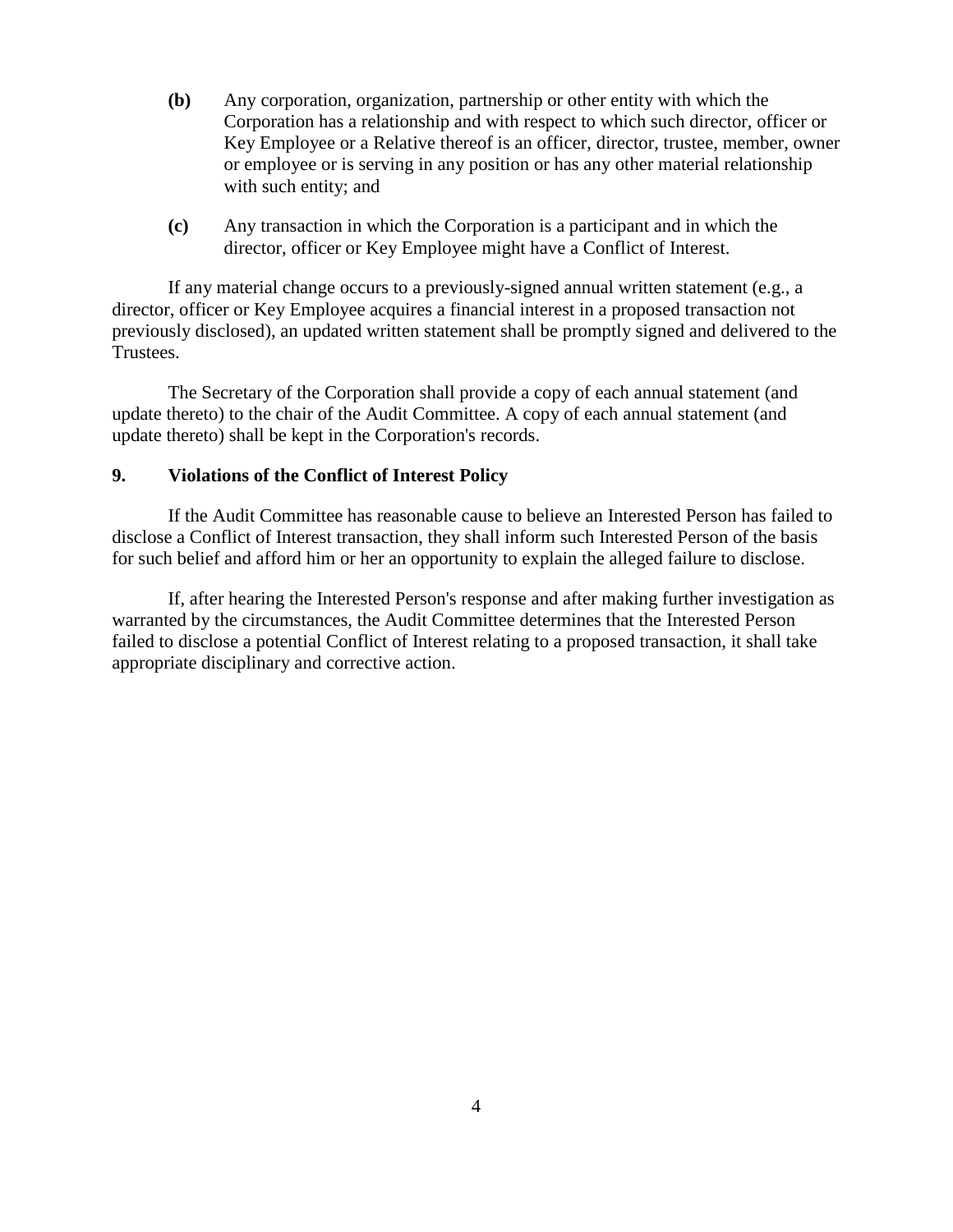## **ANNUAL STATEMENT**

## **The Art and Creative Materials Institute, Inc.**

## **CONFLICT OF INTEREST POLICY**

Pursuant to Article VI of the Conflict of Interest Policy adopted by The Art and Creative Materials Institute (the "Corporation"), I, as a director, officer, or Key Employee of the Corporation, attest to the following:

- $\Box$  I have received a copy of the Corporation's Conflict of Interest Policy;
- $\Box$  I have read and understand the Corporation's Conflict of Interest Policy;
- □ I agree to comply with the Corporation's Conflict of Interest Policy; and
- $\Box$  I understand that the Corporation is a charitable organization under Section 501(c)(6) of the Internal Revenue Code, and, in order to maintain its federal tax exemption, it must engage primarily in activities which accomplish one or more of its tax-exempt purposes.

## **ANNUAL DISCLOSURE STATEMENT**

Except as set forth below, pursuant to Paragraph 8 of the Conflict of Interest Policy, I, as a director, officer or Key Employee of the Corporation, hereby declare that neither I nor to the best of my knowledge any Relative of mine:

- Have a Conflict of Interest, as such term is defined in Paragraph 2(a) of the Conflict of Interest Policy, in a proposed or existing transaction with the Corporation;
- Am required to disclose a proposed or existing Related Party Transaction, as such term is defined in in Paragraph 2(f) of the Conflict of Interest Policy, or any direct or indirect financial interest that I or a Relative has in such Related Party Transaction, including but not limited to any financial interest that I or a Relative may have in any corporation, organization, partnership or other entity or organization which provides professional or other goods or services to the Corporation for a fee or other compensation;
- Am an officer, director, trustee, member, owner or employee or is serving in any position or other material relationship with any corporation, organization, partnership or other entity with which the Corporation has a relationship; or
- Have a conflict of interest in a transaction in which the Corporation is a participant.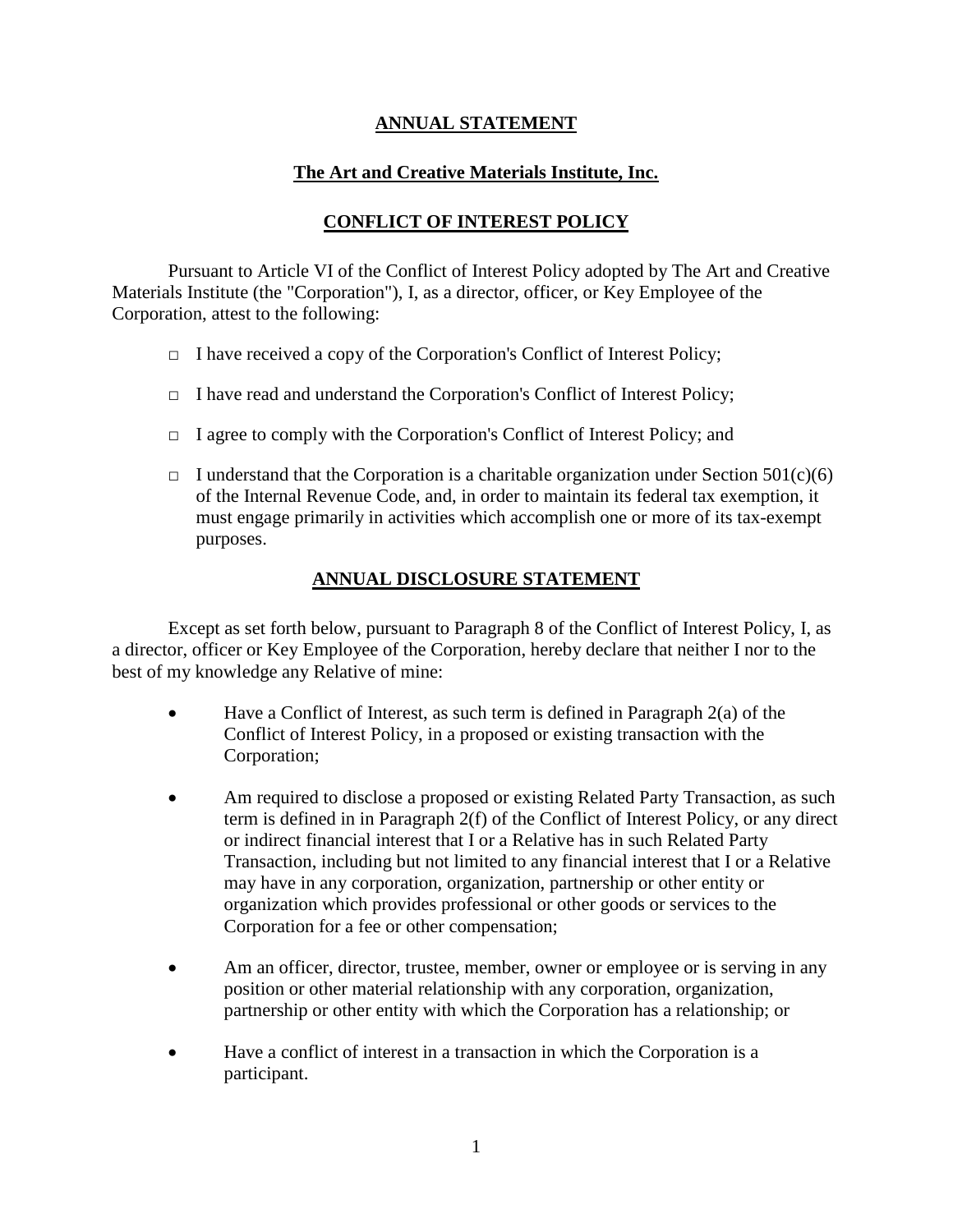Disclosure of potential or existing Conflicts of Interest, Related Party Transactions and positions with any corporation, organization, partnership or other entity with which the Corporation has a relationship: